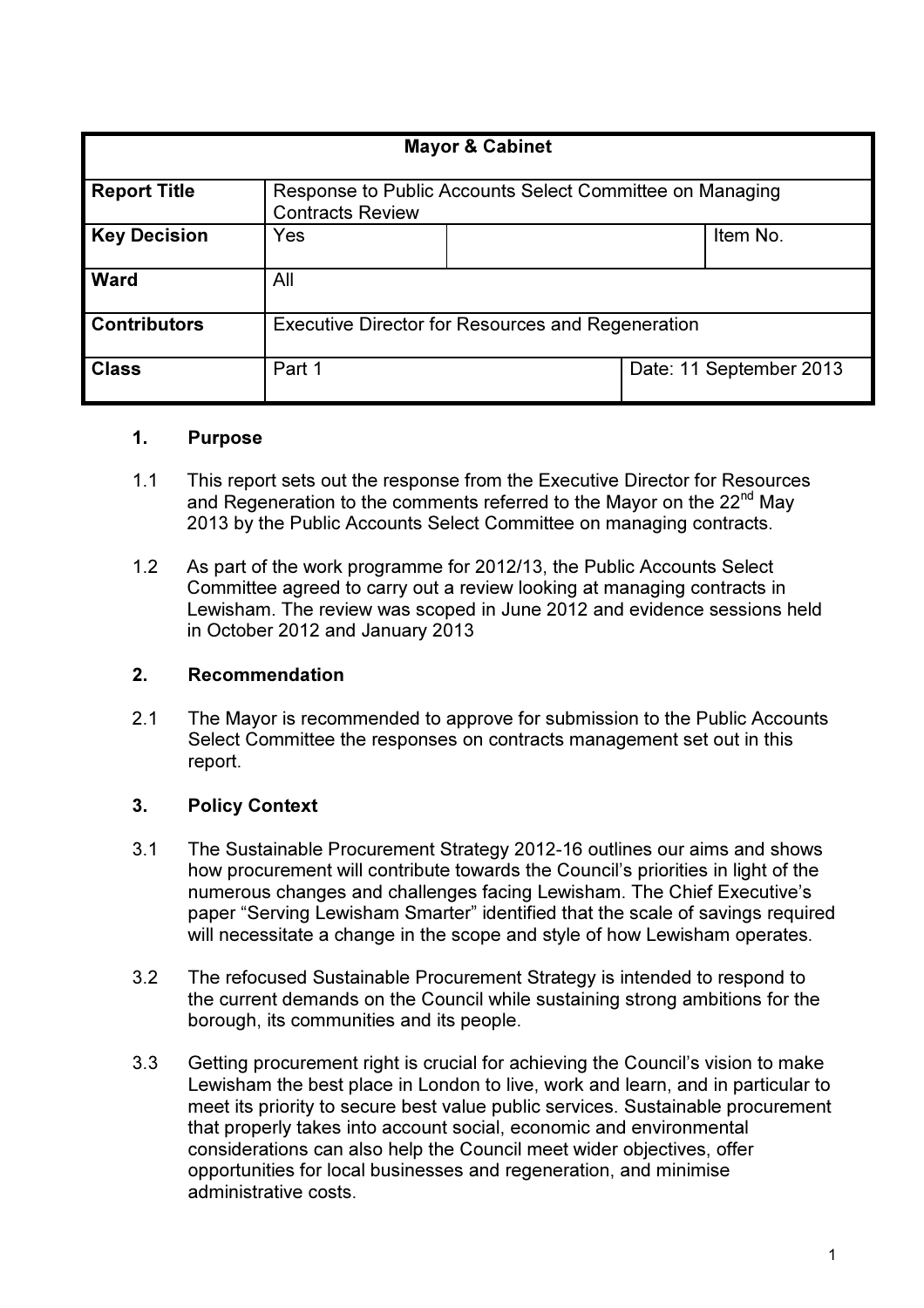# 4. Background

- 4.1. At the meeting of the Public Accounts Select Committee on 16th April 2012 the Committee resolved to undertake an in-depth review looking at how contracts are managed with Lewisham. At its meeting on 14th June 2012 the Committee approved the scoping report for the review.
- 4.2. Members were interested in how contracts were being monitored; how contract requirements were being enforced; and what the processes were around bringing contracts to an end. Contract management is becoming increasingly important as more council services are outsourced. Contracts for providing critical services for the public and council staff need to provide quality services and achieve value for money. Proactive contract management is needed to ensure that service expectations are met and that, if possible, further savings or social benefits are realised. Services face different challenges in managing contracts and the large number and diverse nature of council contracts means that different approaches have to be taken depending on the circumstances.
- 4.3. Throughout the review, the Committee should consider the following key questions:
	- How contracts are monitored
	- How contract requirements are enforced
	- How responsive is the contractor to complaints of public/staff
	- What procedures are in place for ending the contract
- 4.4. The evidence sessions on 10 October 2012 and 10 January 2013 provided information on the general approach taken by the council to managing contracts and how corporate oversight of the various contract management activities taking place is achieved. This was coupled with information on best practice in contract management and examples of previous scrutiny carried out in Lewisham and across the country into contract management. Additionally evidence was provided on contract case studies.
- 4.5. The Committee concluded its review and agreed its recommendations on Tuesday 26 March 2013.

## 5 Response to Sustainable Development Select Committee views

5.1 Recommendation 1.

Officers who manage contracts should receive training on and support to achieve effective management of contract and professional individual relationships between client and contractor and their staff.

Response 1.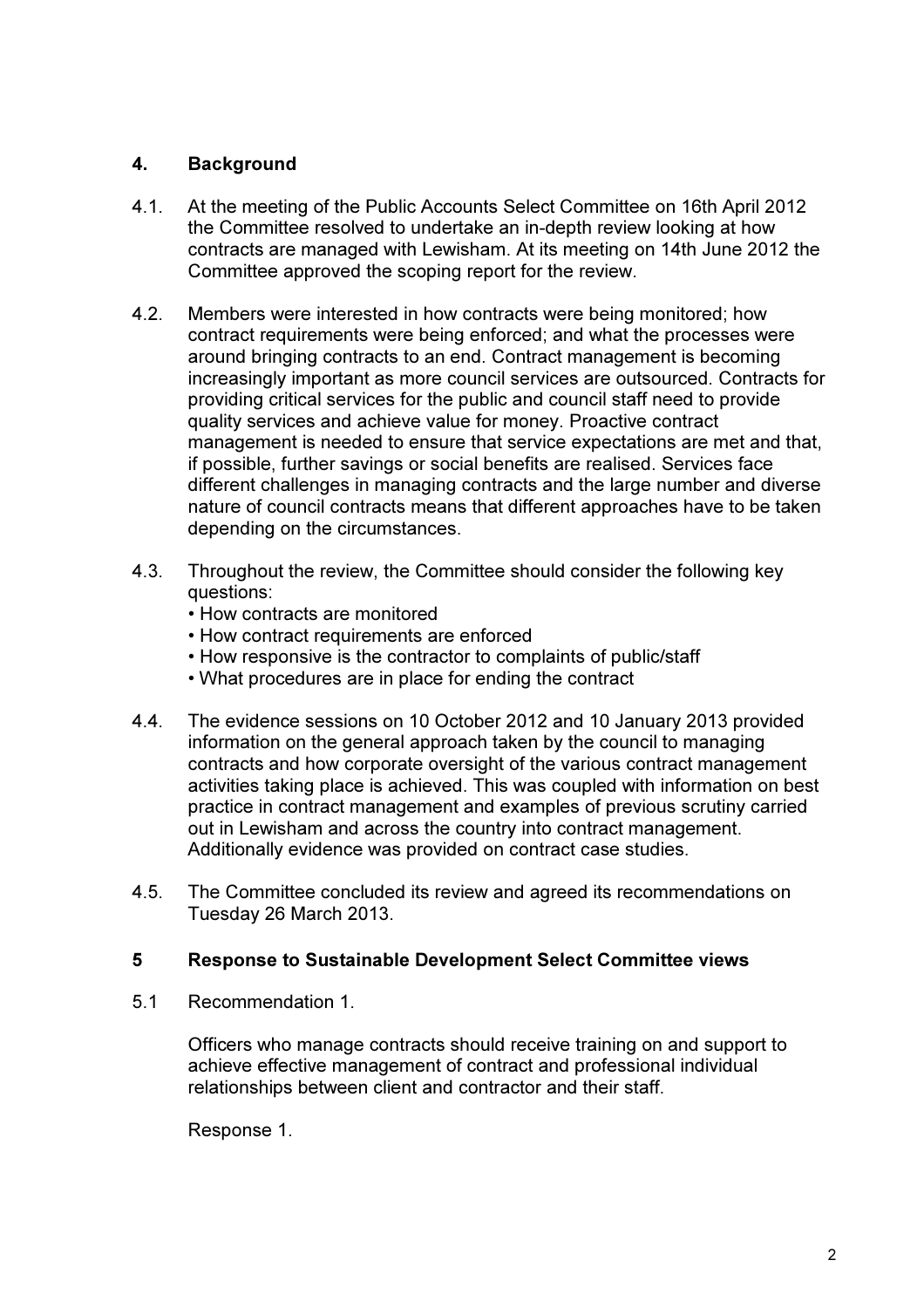Contract Management courses are provided by the Learning and Development section and on-going advice and guidance is provided by the corporate procurement team.

5.2 Recommendation 2.

Where practicable, there should be continuity of contact on the officer side throughout the contract, and across periods of contractor changeover. Where changes in personnel take place, suitable handover and overlap procedures should be used to ensure continuity of relationship.

Response 2.

Lewisham generally seeks to maintain continuity of officers involved in contract management and monitoring, however, where changes in personnel are necessary handover and overlap procedures are implemented

#### 5.3 Recommendation 3.

Lewisham should seek to increase the appropriate transfer of risk to the contractor in its contracts, particularly for service and customer failures. Contracts should be flexible enough to allow changes in the risk profile during its life as confidence in the contractor and the client-contractor relationship increases, with allowance for commensurate changes in reward for the contractor.

#### Response 3.

Lewisham's response to risk is based on the principles of Project Management and the Risk Management Strategy; which includes within it's mission statement :

"The Risk Management Policy of the London Borough of Lewisham is to adopt best practice in the identification, evaluation and cost-effective control of risks to ensure that losses are minimised and opportunities are maximised.

Risk will be considered in every aspect of our business to ensure that we can deliver excellent, efficient services and the authority's exposure to risk will be effectively managed."

Our contracts include variation clauses which are used to address changes in both service provision and risk issues throughout the life of the contract.

#### 5.4 Recommendation 4.

The use of model contracts, case studies and other methods of transparently explaining the risk transfers in contracts to potential contractors should be used so that the contractors are able to price the risk appropriately and reasonably in the bidding processes. The council should feel sufficiently confident in its contractor relationship management experience to push contractors to not over price the risks in contracting with Lewisham.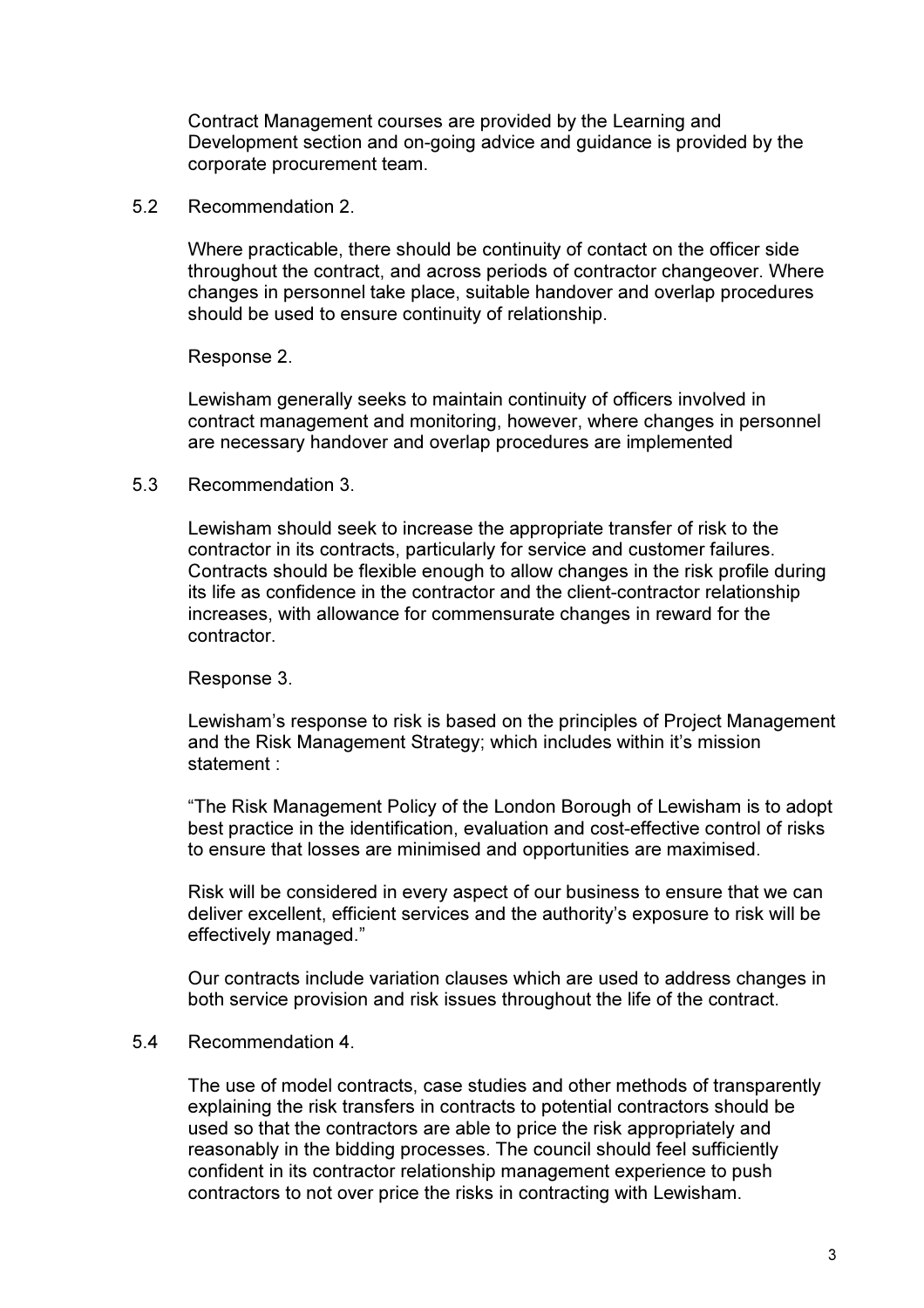Response 4.

Clear and concise specifications are used to ensure that potential contractors are aware of the Council's requirements and understand the associated risks and who is responsible for managing them.

The Council's standard terms and conditions have been updated to reflect the Council's duties and responsibilities under various pieces of legislation on equalities, health and safety, and environment and sustainability.

As well as the Council's standard terms and conditions, there are a number of nationally recognised Standard Forms of Contract available. These are considered wherever possible, as they will have been agreed by employers' and trade organisations, and will be known and readily accepted by potential contractors. Any standard form can still be amended (within reason) to suit local requirements.

5.5 Recommendation 5.

Lewisham should explore, where appropriate and on a case-by-case basis, passing the responsibility of handling the customer interface and dealing with the public to the contractor.

Response 5.

In a number of contracts, currently let by Lewisham, the service provider handles the customer interface, this is considered as part of the contract review prior to undertaking a procurement process. The following contracts include the customer interface :

Agency Staff Facilities Management Leisure Services Parking Services Parks and Open Spaces

5.6 Recommendation 6.

Wherever possible, remedies for contract failure on customer facing contracts should demand restitution as well financial loss. Likewise, outstanding customer service should be rewarded in the contracting framework.

Response 6.

Under English contract law liquidated and ascertained damages can be levied on contractors who are under-performing. The law does not, however, permit LADs to be used as a punishment against the contractor. Consequently, LADs are only enforceable if they constitute a genuine pre-estimate of the loss or are a reasonable amount.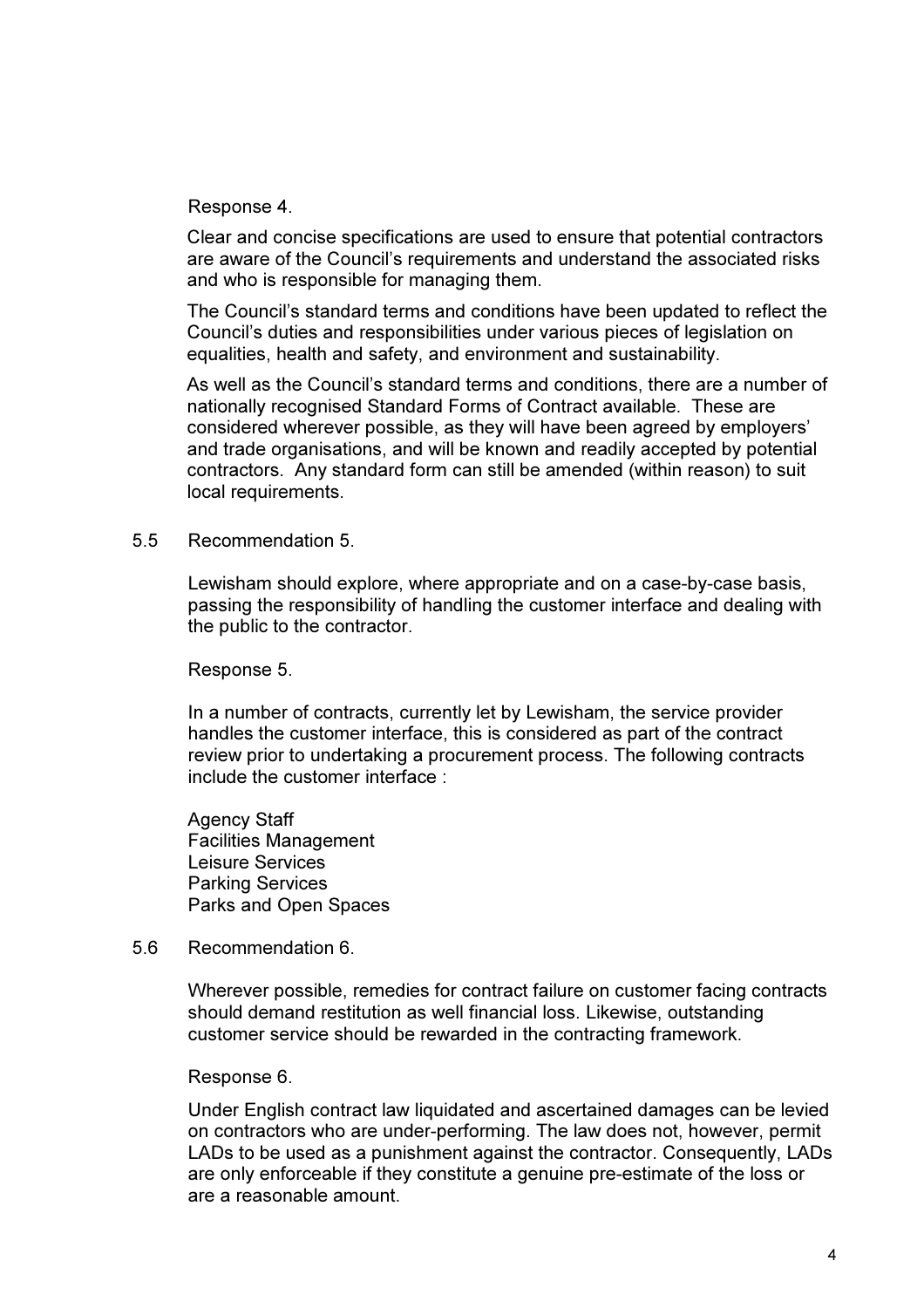In other contractual arrangements there are default mechanisms where contract failure results in financial deductions from the management fee. This system incorporates a reporting system that identifies non-availability of facilities and/or performance failures, and which also shows the deductions to be made for these failures, which increase over time and can in extreme circumstances result in contract termination.

Where the contractor is made insolvent or enters administration then either a performance bond or parent company guarantee are invoked to mitigate any losses suffered by the Council.

Most Lewisham contracts have an option to extend the service period and this is dependant on satisfactory performance during the life of the contract.

5.7 Recommendation 7.

Cross-service unit 'contract champions' - those officers with substantial positive experience of successfully managing contracts and contractor-client relationships - should be encouraged to spread good practice, advise on contracting processes and drafts, and identify potential efficiencies or service improvements that could be gained from the contracting process.

#### Response 7.

This inter-action between contract managers occurs on an ad-hoc basis and they are engaged to provide advice and assistance to 'new' client officers. The Commissioning and Procurement Board, that meets monthly, with representatives from all the Directorates is the forum where 'good practice' is identified and disseminated. Client officers are actively involved in reviewing service needs and identifying service improvements.

5.8 Recommendation 8.

There should be increased use of incentives in contracts, where profit for the contractor is generated only after the contractor has achieved specified performance levels.

Response 8.

Lewisham has included incentives within it's contracts for a number of years, including profit share (Downham Lifestyles Centre). Recently the Government has encouraged the use of 'Payment by Results' and certain contracts have incorporated this concept. The Head of Crime Reduction and Supporting People leads for the Council on this concept, and chairs the PbR Board, looking at how this style of contracting can be implemented across Council services.

#### 5.9 Recommendation 9.

The tendering interest register that is being created should advertise upcoming tendering opportunities available with the council and allow companies to be able to register their interest in fulfilling them.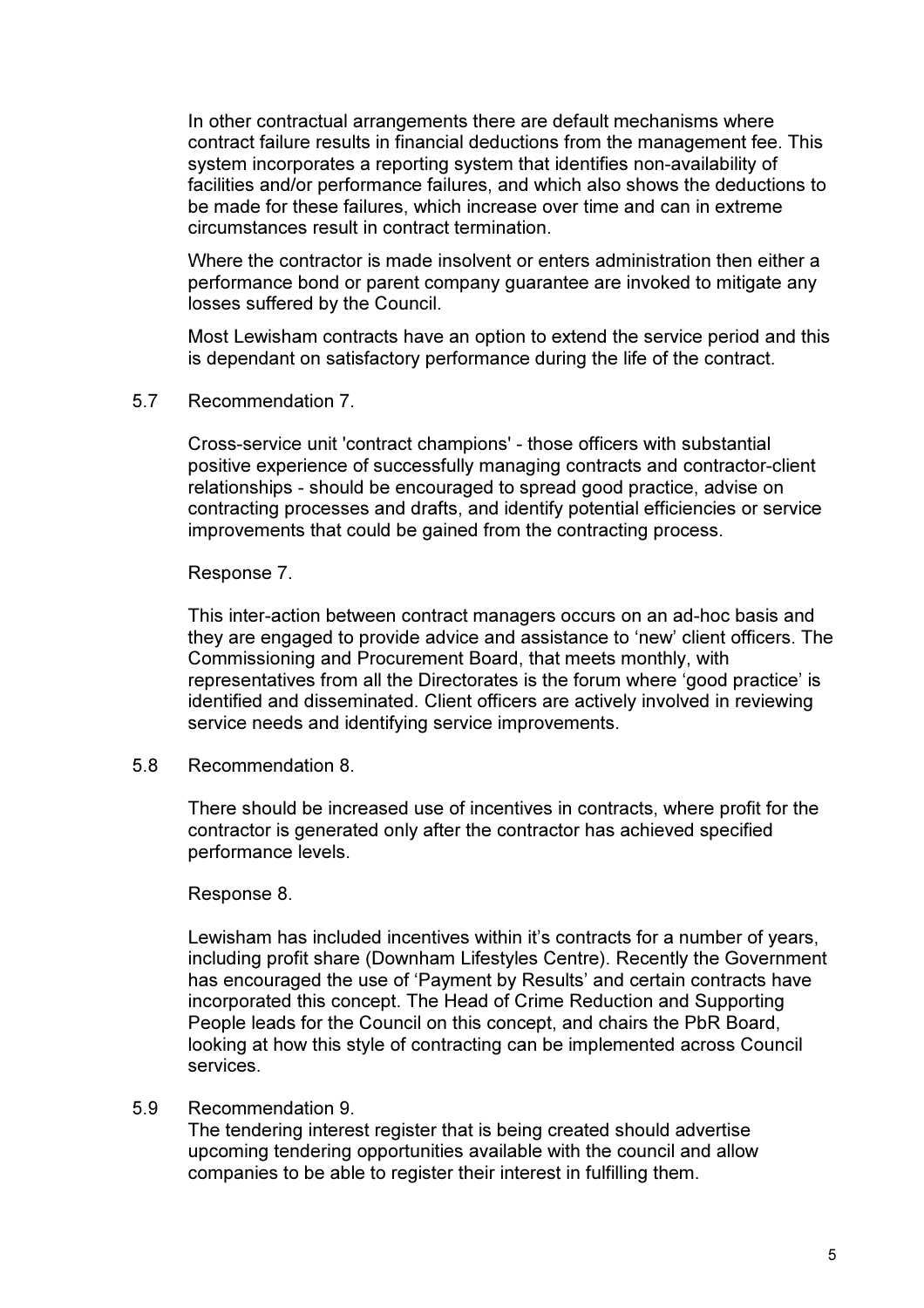Response 9.

The e-tendering system will be used to advertise upcoming tendering opportunities, and companies will be able to register.

5.10 Recommendation 10.

Lewisham's Procurement Strategy should be updated to reflect the changed and constrained circumstances of the Council.

Response 10.

Lewisham's Procurement Strategy was updated in recent months to reflect changes in Council funding and as well the impact of new legislation, including the Localism Act and the Public Services (Social Value) Act.

5.11 Recommendation 11.

Due to the obligation to the public by contractors who are delivering public services and spending public funds, contracts between the Council and their contractors should be as open and transparent as possible. This should include open contract specification documents, the understanding that contractors have a responsibility to be accountable to public scrutiny and the expectation that contractors should address public scrutiny and queries in a meaningful way.

Response 11.

Lewisham regularly includes contract clauses that provide open book accounting and access to contractor records and documentation. Contracts also include the requirement to facilitate the Freedom of Information Act (FOIA). The Act provides a general right of access to information on public contracts and procurement activity held by public authorities, subject to certain conditions. This means that the Council will be obliged under the Act to release certain information about the suppliers it contracts with, into the public domain, within certain limits and according to relevant exemptions.

## 6 Legal implications

- 6.1 The Constitution provides for Select Committees to refer reports to the Mayor and Cabinet, who are obliged to consider the report and the proposed response from the relevant Executive Director; and report back to the Committee within two months (not including recess).
- 6.2 The Equality Act 2010 (the Act) introduced a new public sector equality duty (the equality duty or the duty). It covers the following nine protected characteristics: age, disability, gender reassignment, marriage and civil partnership, pregnancy and maternity, race, religion or belief, sex and sexual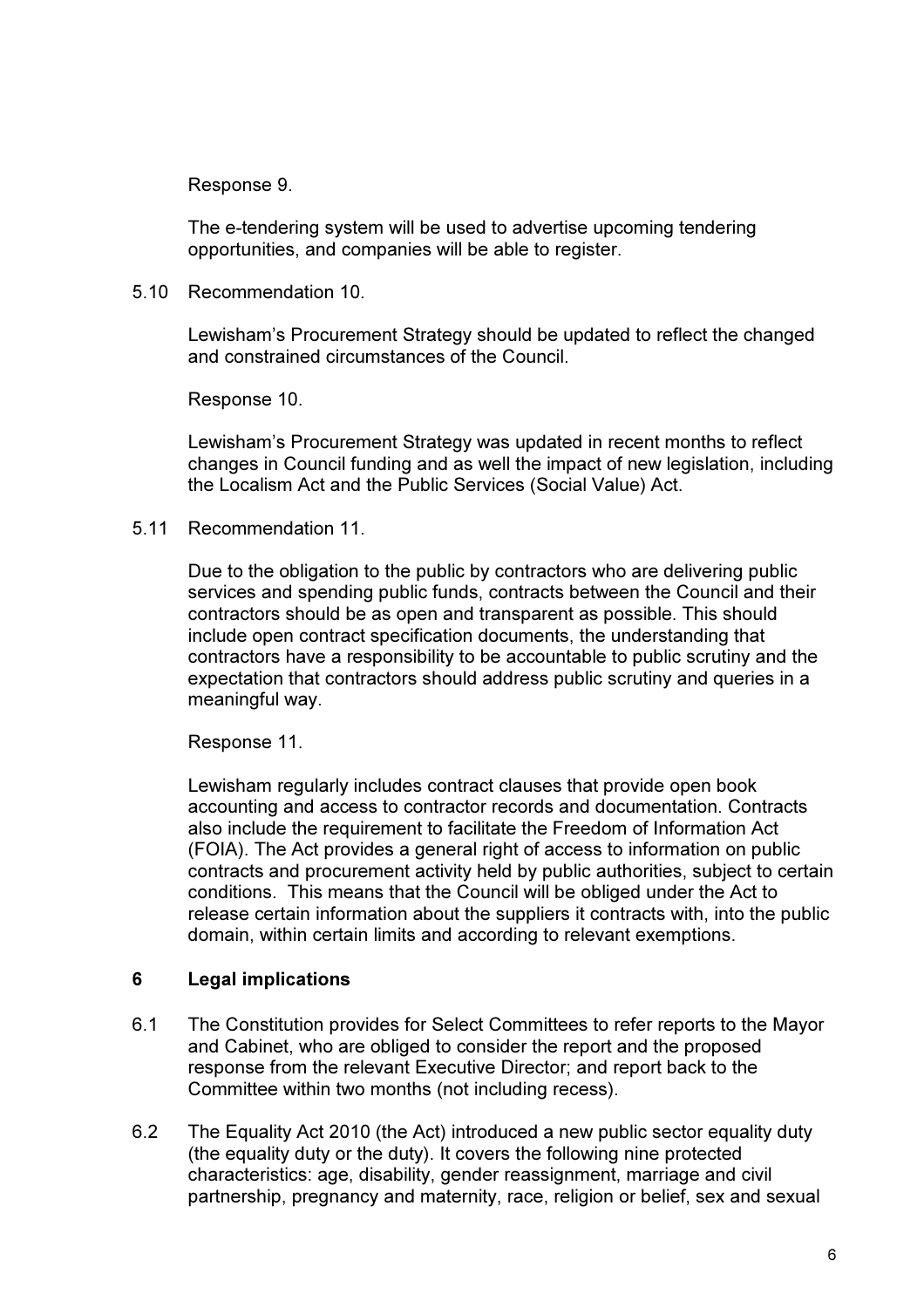orientation. In summary, the Council must, in the exercise of its functions, have due regard to the need to:

• eliminate unlawful discrimination, harassment and victimisation and other conduct prohibited by the Act.

• advance equality of opportunity between people who share a protected characteristic and those who do not.

• foster good relations between people who share a protected characteristic and those who do not.

- 6.3 The duty continues to be a "have regard duty", and the weight to be attached to it is a matter for the Mayor, bearing in mind the issues of relevance and proportionality. It is not an absolute requirement to eliminate unlawful discrimination, advance equality of opportunity or foster good relations.
- 6.4 The Equality and Human Rights Commission has recently issued Technical Guidance on the Public Sector Equality Duty and statutory guidance entitled "Equality Act 2010 Services, Public Functions & Associations Statutory Code of Practice". The Council must have regard to the statutory code in so far as it relates to the duty and attention is drawn to Chapter 11 which deals particularly with the equality duty. The Technical Guidance also covers what public authorities should do to meet the duty. This includes steps that are legally required, as well as recommended actions. The guidance does not have statutory force but nonetheless regard should be had to it, as failure to do so without compelling reason would be of evidential value. The statutory code and the technical guidance can be found at: http://www.equalityhumanrights.com/legal-and-policy/equality-act/equalityactcodes- of-practice-and-technical-guidance/
- 6.5 The Equality and Human Rights Commission (EHRC) has previously issued five guides for public authorities in England giving advice on the equality duty:
	- 1. The essential guide to the public sector equality duty
	- 2. Meeting the equality duty in policy and decision-making
	- 3. Engagement and the equality duty
	- 4. Equality objectives and the equality duty
	- 5. Equality information and the equality duty

6.6 The essential guide provides an overview of the equality duty requirements Including the general equality duty, the specific duties and who they apply to. It covers what public authorities should do to meet the duty including steps that are legally required, as well as recommended actions. The other four documents provide more detailed guidance on key areas and advice on good practice. Further information and resources are available at: http://www.equalityhumanrights.com/advice-and-guidance/publicsectorequality-duty/guidance-on-the-equality-duty/ " Public bodies such as local authorities are legally required to consider the three aims of the Public Sector Equality Duty (set out in the Equality Act 2010) and document their thinking as part of any decision-making processes. The Act sets out that public bodies must have due regard to the need to: • eliminate unlawful discrimination, harassment and victimisation;

• advance equality of opportunity between people who share a protected characteristic and those who do not share that characteristic; and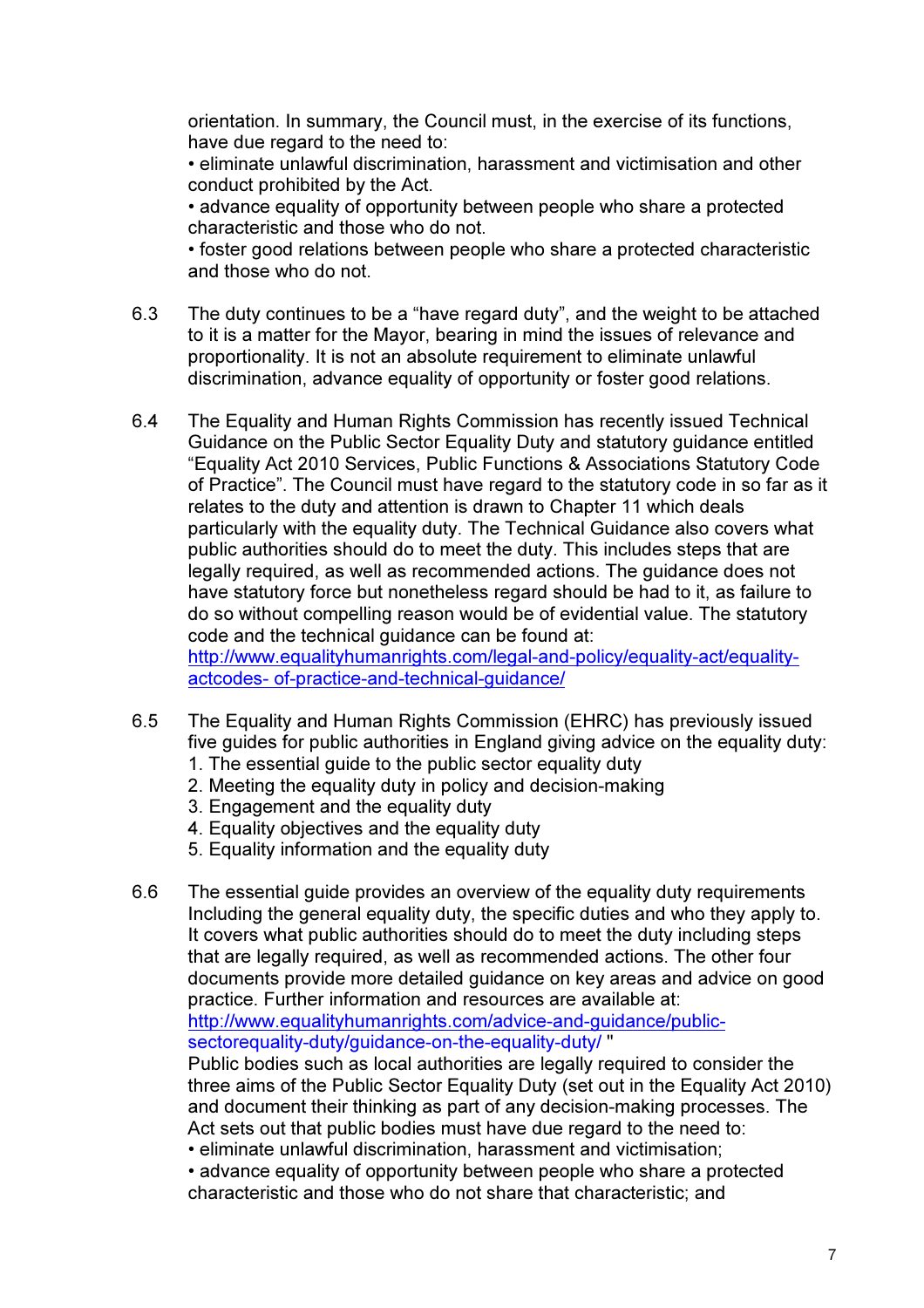• foster good relationships between those who share a protected characteristic and those who do not share that characteristic.

6.7 The following equalities characteristics are 'protected' from unlawful discrimination in service provision under the Equality Act 2010: age; disability; gender reassignment; pregnancy and maternity; race; religion and belief; gender; and sexual orientation.

# 7 Financial Implications

7.1 There are no specific financial implications arising from this report.

## 8 Equalities Implications

- 8.1 The Council's Comprehensive Equality Scheme for 2012-16 provides an overarching framework and focus for the Council's work on equalities and helps ensure compliance with the Equality Act 2010.
- 8.2 The Council's Equalities objectives are addressed in contract documentation and form part of the criteria used in the pre-tender evaluation process. The criteria usually include the following aspects:
	- Compliance to equality and non-discrimination laws
	- Any findings of unlawful discrimination against the tenderer
	- Formal investigation for unlawful discrimination
	- Equality opportunity policies and where they are set out for employees
	- Equalities and non-discrimination codes of practice
	- Workforce monitoring.
- 8.3 The response in paragraph 5.4 sets out that "Clear and concise specifications are used to ensure that potential contractors are aware of the Council's requirements and understand the associated risks and who is responsible for managing them.

"The Council's standard terms and conditions have been updated to reflect the Council's duties and responsibilities under various pieces of legislation". This includes the Equality Act 2010.

## 9 Environmental implications

9.1 There are no specific environmental implications arising from this report.

## 10. Conclusion

10.1 The management of contracts is imperative in providing the highest level of service to our residents and the Public Accounts Select Committee's review has provided an opportunity to reconsider our approach but also to show how this activity has kept pace with both legislative and policy changes. .